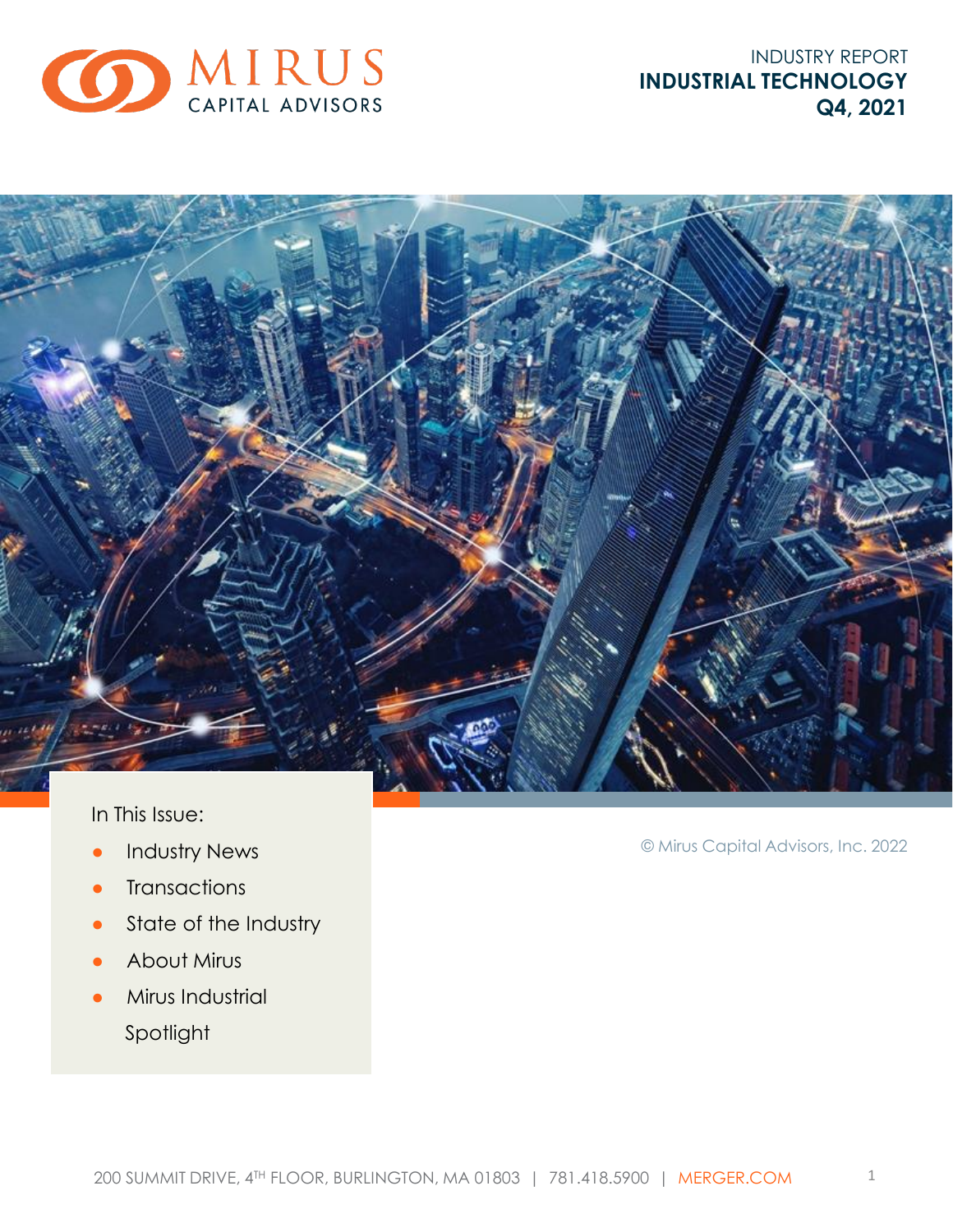## **Industrial Technology**

### **Industry News**

### **The Manufacturing Sector: History and Future**

### Industry Week [Full Article](https://www.industryweek.com/leadership/change-management/article/21182012/where-manufacturings-been-and-where-its-going)

The manufacturing industry has had significant changes over the past few decades. From the 1990s to 2010s, three significant trends in the manufacturing sector include: outsourcing to bring a competitive advantage, vertical integration of supply chains and leveraging original design manufacturers.

Recent developments have shifted the manufacturing landscape: major manufacturing hubs have grown their own companies to compete with multinational brands, and the COVID-19 pandemic has caused global disruptions in the supply chain. Looking ahead, global manufacturers should focus on three key points: serving local buying habits, developing nimble supply chains, and using data for continuous improvement.

### **Intel Invests \$20B to Combat Chip Drought**

Industry Week [Full Article](https://www.industryweek.com/supply-chain/article/21214871/intels-20b-fab-investment-combats-the-chip-drought)

Tech giant Intel announced that it would invest \$20B into a new microchip production facility in Ohio. The chip shortage arguably caused by COVID made it clear that the global silicon supply chain is heavily dependent on overseas transport from Korea and Taiwan, the world's largest microchip producers.

Other industries that depend on chips, such as automobile and consumer electronics and robotics, also suffer during the ongoing shortage. The severity has prompted government action, and several companies besides Intel have announced new chip production facility investments, including GlobalFoundries Inc., Ford and Texas Instruments.

### **IBM and Samsung Announce New Energy-Saving Semiconductor Innovation**

### Manufacturing Global [Full Article](https://manufacturingglobal.com/technology/ibm-and-samsung-new-semiconductor-innovation-save-energy)

On December 16, 2021, IBM and Samsung have jointly announced a development in semiconductor design which will decrease energy usage by 85%. The innovation uses a new vertical transistor architecture that demonstrates a path to scaling beyond nanosheet, and will minimize energy usage compared to a scaled fin field-effect transistor. The breakthrough can deliver significant improvements including:

- Semiconductor device scaling beyond nanosheet;
- Cell phone batteries that can last for over a week;
- Decrease in carbon footprint for cryptomining and data encryption;
- Continued expansion of Internet of Things with lower energy needs.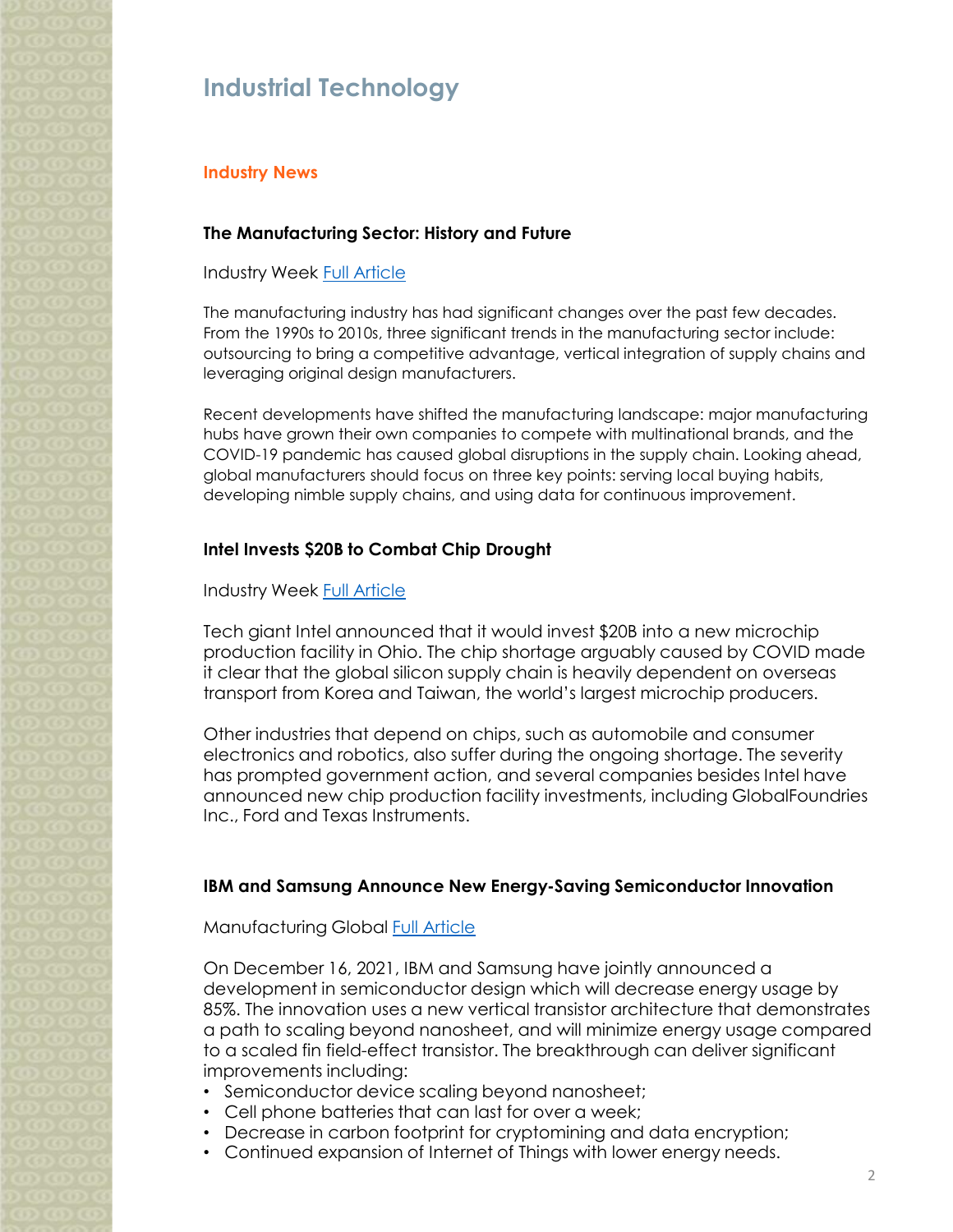# **Industrial Technology**

## **Industrial Technology M&A Environment**



\*For the purposes of compiling data, we define constituents in the Industrial Technology sector as companies that make production faster and more efficient through the use of engineering. The data contains global deals of all sizes. Transaction values of less than \$1 million have been excluded from the median calculation.

## **Selected Q4 2021 Industrial Technology Transactions**

|                    |                                             |                                               |                                            | <b>Enterprise</b> | EV/LTM                   |                          |
|--------------------|---------------------------------------------|-----------------------------------------------|--------------------------------------------|-------------------|--------------------------|--------------------------|
| <b>Date Closed</b> | <b>Target</b>                               | <b>Buyers/Investors</b>                       | Sector                                     | Value (\$M)       | Revenue EBITDA           |                          |
| 12/31/2021         | Nook Industries, Inc.                       | Thomson Industries, Inc.                      | Machinery                                  | 135.25            |                          |                          |
| 12/29/2021         | Engineered Controls International, LLC      | OPW Fueling Components Inc                    | Machinery                                  | 631.00            |                          |                          |
| 12/27/2021         | The Carlyle Johnson Machine Company, L.L.C. | Ringfeder Power Transmission USA Corporation  | <b>Electrical Components and Equipment</b> | 16.50             | 1.6x                     | $\overline{\phantom{a}}$ |
| 12/15/2021         | Cincinnati Fan and Ventilator Company, Inc. | SPX Corporation (NYSE:SPXC)                   | Machinery                                  | 142.70            |                          |                          |
| 12/14/2021         | Earthly Labs Inc.                           | Chart Industries, Inc. (NYSE:GTLS)            | <b>Industrial Filtration Systems</b>       | 72.94             | $\overline{\phantom{a}}$ | $\overline{\phantom{a}}$ |
| 12/13/2021         | <b>Excell Battery Company</b>               | Ultralife Corporation (NasdagGM:ULBI)         | Electrical Components and Equipment        | 23.50             | 1.1x                     |                          |
| 12/1/2021          | Anord Mardix Inc.                           | Flex Ltd. (NasdagGS:FLEX)                     | <b>Power Generation Equipment</b>          | 539.00            | $\overline{\phantom{a}}$ |                          |
| 12/1/2021          | <b>Garvey Corporation</b>                   | Columbus McKinnon Corporation (NasdagGS:CMCO) | Conveyors and Conveying Equipment          | 74.00             | 2.5x                     | 8.2x                     |
| 12/1/2021          | Ferrie Franzmann Industries, LLC            | Riot Blockchain, Inc. (NasdagCM:RIOT)         | Electrical Components and Equipment        | 51.73             | $\overline{\phantom{a}}$ |                          |
| 11/30/2021         | Carling Technologies, Inc.                  | Littelfuse, Inc. (NasdagGS:LFUS)              | Electrical Components and Equipment        | 315.00            |                          |                          |
| 11/23/2021         | Arrowhead Systems, LLC.                     | Regal Rexnord Corporation (NYSE:RRX)          | Conveyors and Conveying Equipment          | 297.00            |                          |                          |
| 11/19/2021         | Spear Power Systems, LLC                    | Sensata Technologies Holding plc (NYSE:ST)    | Electrical Components and Equipment        | 130.00            |                          | $\overline{\phantom{a}}$ |
| 11/12/2021         | The ExOne Company                           | Desktop Metal, Inc. (NYSE:DM)                 | Machinery                                  | 483.74            | 7.3x                     | $\overline{\phantom{a}}$ |
| 11/4/2021          | Networks Electronic Company LLC             | ESCO Technologies Inc. (NYSE:ESE)             | Machinery                                  | 15.20             | $\overline{\phantom{a}}$ |                          |
| 10/18/2021         | Pleatco LLC                                 | Pentair plc (NYSE:PNR)                        | <b>Industrial Filtration Systems</b>       | 255.00            |                          |                          |
| 10/13/2021         | Dw Windsor Group Limited                    | Luceco plc (LSE:LUCE)                         | <b>Electrical Components and Equipment</b> | 23.05             | 0.7x                     | 7.4x                     |
| 10/8/2021          | Lydall, Inc.                                | Unifrax I LLC                                 | <b>Industrial Filtration Systems</b>       | 1,356.86          | 1.7x                     | 15.3x                    |
| 10/4/2021          | Electrozemper, S.A.                         | FW Thorpe Plc (AIM:TFW)                       | Electrical Components and Equipment        | 46.46             | 2.0x                     |                          |
|                    | 10/1/2021 SPX Transformer Solutions, Inc.   | GE-Prolec Transformers, Inc.                  | <b>Power Generation Equipment</b>          | 645.00            | $\overline{\phantom{a}}$ | 10.5x                    |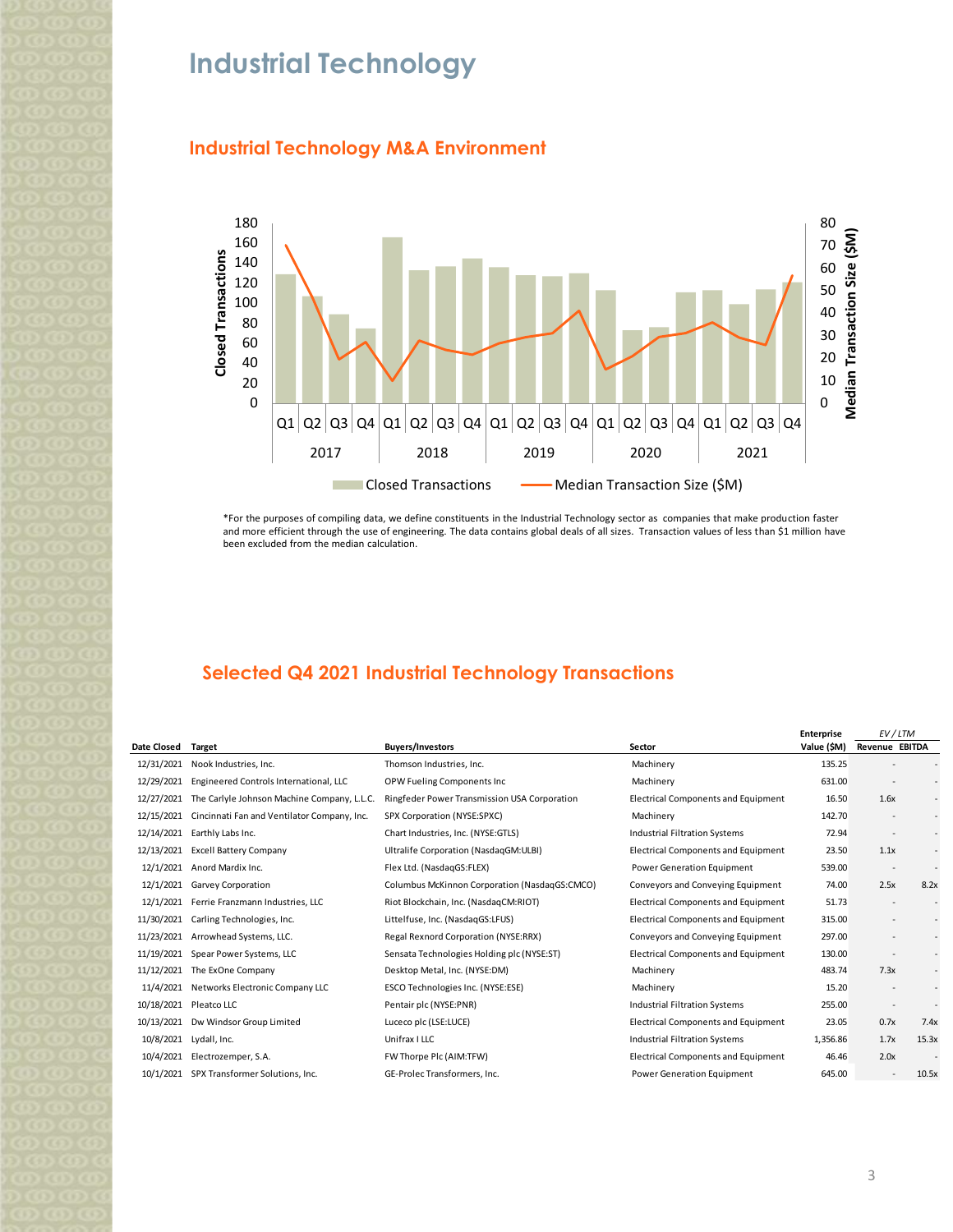# **Industrials**

There is optimism and an expectation for growth in the Industrials industry in 2022, following the downturn in 2020 and recovery in 2021. Q4 M&A activity proliferated as transaction volume topped pre-pandemic levels to reach over 2,600 deals. The reopening of the economy and a high purchase price multiple environment have encouraged many business owners to go to market and take advantage of the seller-friendly environment. In 2022, M&A activity is expected to remain strong given key drivers such as supply chain reshoring, growth in ESG and capitalization on consumer behavior changes.



| As of 12/31/2021                                                    |                   |                     |                                 |                      | <b>LTM Financials</b>      |             |      | <b>Valuation Metrics</b>                   |                |                | <b>LTM Margins</b>                |
|---------------------------------------------------------------------|-------------------|---------------------|---------------------------------|----------------------|----------------------------|-------------|------|--------------------------------------------|----------------|----------------|-----------------------------------|
| Company Name                                                        |                   | Ticker              | <b>Enterprise Value Revenue</b> |                      | <b>Gross Profit EBITDA</b> |             |      | EV / Revenue EV / Gross Profit EV / EBITDA |                |                | <b>Gross Margin EBITDA Margin</b> |
| Avis Budget Group, Inc. (NasdaqGS:CAR)                              | <b>CIQ</b><br>CAR | NasdaqGS:CAR        | \$27,989                        | \$9,313              | \$4,007                    | \$2,602     | 3.0x | 7.0x                                       | 10.8x          | 43.0%          | 27.9%                             |
| Southwest Airlines Co. (NYSE:LUV)                                   | LUV               | NYSE:LUV            | \$22,171                        | \$15,790             | \$2,172                    | $-5112$     | 1.4x | 10.2x                                      | <b>NM</b>      | 13.8%          | $-0.7%$                           |
| Quanta Services, Inc. (NYSE:PWR)                                    |                   | PWR NYSE:PWR        | \$17,841                        | \$12,980             | \$1,953                    | \$1,053     | 1.4x | 9.1x                                       | 16.9x          | 15.0%          | 8.1%                              |
| Textron Inc. (NYSE:TXT)                                             | <b>TXT</b>        | NYSE:TXT            | \$19,214                        | \$12,727             | \$2,038                    | \$1,391     | 1.5x | 9.4x                                       | 13.8x          | 16.0%          | 10.9%                             |
| United Rentals, Inc. (NYSE:URI)                                     | URI               | NYSE:URI            | \$34,654                        | \$9,716              | \$3,890                    | \$2,691     | 3.6x | 8.9x                                       | 12.9x          | 40.0%          | 27.7%                             |
| Northrop Grumman Corporation (NYSE:NOC)                             |                   | NOC NYSE:NOC        | \$71,051                        | \$35,667             | \$7,268                    | \$8,734     | 2.0x | 9.8x                                       | 8.1x           | 20.4%          | 24.5%                             |
| FedEx Corporation (NYSE:FDX)                                        | <b>FDX</b>        | NYSE:FDX            | \$98,528                        | \$89,552             | \$24,590                   | \$11,722    | 1.1x | 4.0x                                       | 8.4x           | 27.5%          | 13.1%                             |
| Raytheon Technologies Corporation (NYSE:RTX)                        | <b>RTX</b>        | NYSE:RTX            | \$155,993                       | \$64,388             | \$12,525                   | \$11,374    | 2.4x | 12.5x                                      | 13.7x          | 19.5%          | 17.7%                             |
| American Airlines Group Inc. (NasdaqGS:AAL)                         | AAL               | NasdagGS:AAL        | \$43,748                        | \$29,882             | \$1,934                    | $-52,842$   | 1.5x | 22.6x                                      | $-15.4x$       | 6.5%           | $-9.5%$                           |
| General Electric Company (NYSE:GE)                                  | GE                | NYSE:GE             | \$150,283                       | \$74,196             | \$18,411                   | \$5,713     | 2.0x | 8.2x                                       | 26.3x          | 24.8%          | 7.7%                              |
| L3Harris Technologies, Inc. (NYSE:LHX)                              | LHX               | NYSE:LHX            | \$48,685                        | \$17,814             | \$5,376                    | \$3,637     | 2.7x | 9.1x                                       | 13.4x          | 30.2%          | 20.4%                             |
| Waste Management, Inc. (NYSE:WM)                                    | WM                | NYSE:WM             | \$82,750                        | \$17,931             | \$6,820                    | \$4,956     | 4.6x | 12.1x                                      | 16.7x          | 38.0%          | 27.6%                             |
| United Parcel Service, Inc. (NYSE:UPS)                              | <b>UPS</b>        | NYSE:UPS            | \$201,355                       |                      | \$26,867                   | \$19,221    | 2.1x |                                            |                | 27.6%          | 19.8%                             |
| CSX Corporation (NasdaqGS:CSX)                                      | <b>CSX</b>        | NasdagGS:CSX        | \$98,101                        | \$97,287<br>\$12,522 | \$6,643                    | \$6,643     | 7.8x | 7.5x<br>14.8x                              | 10.5x<br>14.8x | 53.1%          | 53.1%                             |
| Caterpillar Inc. (NYSE:CAT)                                         | CAT               | NYSE:CAT            | \$140,106                       | \$50,971             | \$13,189                   | \$10,541    | 2.7x |                                            | 13.3x          | 25.9%          | 20.7%                             |
|                                                                     | <b>CMI</b>        |                     |                                 |                      | \$5,695                    |             |      | 10.6x                                      |                |                |                                   |
| Cummins Inc. (NYSE:CMI)                                             |                   | NYSE:CMI<br>NYSE:DE | \$33,505                        | \$24,021             |                            | \$2,969     | 1.4x | 5.9x                                       | 11.3x          | 23.7%<br>27.7% | 12.4%                             |
| Deere & Company (NYSE:DE)                                           | DE                |                     | \$146,800                       | \$43,956             | \$12,188                   | \$9,040     | 3.3x | 12.0x                                      | 16.2x          |                | 20.6%                             |
| Delta Air Lines, Inc. (NYSE:DAL)<br>Emerson Electric Co. (NYSE:EMR) | DAL<br><b>EMR</b> | NYSE:DAL            | \$47,020                        | \$29,899             | \$2,171                    | $-5488$     | 1.6x | 21.7x                                      | <b>NM</b>      | 7.3%           | $-1.6%$<br>21.4%                  |
|                                                                     |                   | NYSE:EMR<br>NYSE:GD | \$60,227                        | \$18,548             | \$7,662                    | \$3,976     | 3.2x | 7.9x                                       | 15.1x          | 41.3%          |                                   |
| General Dynamics Corporation (NYSE:GD)                              | GD                |                     | \$70,282                        | \$38,469             | \$6,408                    | \$5,271     | 1.8x | 11.0x                                      | 13.3x          | 16.7%          | 13.7%                             |
| W.W. Grainger, Inc. (NYSE:GWW)                                      |                   | GWW NYSE:GWW        | \$29,034                        | \$13,022             | \$4,720                    | \$1,754     | 2.2x | 6.2x                                       | 16.6x          | 36.2%          | 13.5%                             |
| J.B. Hunt Transport Services, Inc. (NasdagGS:JBHT)                  | <b>JBHT</b>       | NasdagGS:JBHT       | \$22,429                        | \$12,168             | \$2,023                    | \$1,603     | 1.8x | 11.1x                                      | 14.0x          | 16.6%          | 13.2%                             |
| Illinois Tool Works Inc. (NYSE:ITW)                                 | <b>ITW</b>        | NYSE:ITW            | \$83,031                        | \$14,455             | \$5,966                    | \$3,910     | 5.7x | 13.9x                                      | 21.2x          | 41.3%          | 27.0%                             |
| Jacobs Engineering Group Inc. (NYSE:J)                              | J                 | NYSE:J              | \$21,537                        | \$14,091             | \$3,298                    | \$1,392     | 1.5x | 6.5x                                       | 15.5x          | 23.4%          | 9.9%                              |
| Lockheed Martin Corporation (NYSE:LMT)                              | LMT               | NYSE:LMT            | \$106,964                       | \$67,044             | \$9,097                    | \$9,010     | 1.6x | 11.8x                                      | 11.9x          | 13.6%          | 13.4%                             |
| 3M Company (NYSE:MMM)                                               |                   | MMM NYSE:MMM        | \$115,703                       | \$35,355             | \$16,579                   | \$9,705     | 3.3x | 7.0x                                       | 11.9x          | 46.9%          | 27.5%                             |
| Norfolk Southern Corporation (NYSE:NSC)                             | <b>NSC</b>        | NYSE:NSC            | \$85,347                        | \$11,142             | \$5,730                    | \$5,730     | 7.7x | 14.9x                                      | 14.9x          | 51.4%          | 51.4%                             |
| PACCAR Inc (NasdagGS:PCAR)                                          |                   | PCAR NasdaqGS:PCAR  | \$36,903                        | \$23,522             | \$3,162                    | \$2,675     | 1.6x | 11.7x                                      | 13.8x          | 13.4%          | 11.4%                             |
| Parker-Hannifin Corporation (NYSE:PH)                               | PH                | NYSE:PH             | \$46,946                        | \$15,293             | \$4,281                    | \$3,290     | 3.1x | 11.0x                                      | 14.3x          | 28.0%          | 21.5%                             |
| Stanley Black & Decker, Inc. (NYSE:SWK)                             |                   | SWK NYSE:SWK        | \$36,142                        | \$17,169             | \$6,080                    | \$3,187     | 2.1x | 5.9x                                       | 11.3x          | 35.4%          | 18.6%                             |
| United Airlines Holdings, Inc. (NasdagGS:UAL)                       | UAL               | NasdagGS:UAL        | \$36,047                        | \$24,634             | \$3,265                    | $-52,027$   | 1.5x | 11.0x                                      | $-17.8x$       | 13.3%          | $-8.2%$                           |
| Union Pacific Corporation (NYSE:UNP)                                | <b>UNP</b>        | NYSE:UNP            | \$191,683                       | \$21,804             | \$12,747                   | \$11,571    | 8.8x | 15.0x                                      | 16.6x          | 58.5%          | 53.1%                             |
| AGCO Corporation (NYSE:AGCO)                                        |                   | AGCO NYSE:AGCO      | \$9,961                         | \$11,138             | \$2,572                    | \$1,299     | 0.9x | 3.9x                                       | 7.7x           | 23.1%          | 11.7%                             |
| ManpowerGroup Inc. (NYSE:MAN)                                       |                   | MAN NYSE:MAN        | \$5,118                         | \$20,724             | \$3,408                    | \$687       | 0.2x | 1.5x                                       | 7.4x           | 16.4%          | 3.3%                              |
| Canadian National Railway Company (TSX:CNR)                         |                   | TSX:CNTSX:CNR       | \$96,039                        | \$11,440             | \$6,404                    | \$6,404     | 8.4x | 15.0x                                      | 15.0x          | 56.0%          | 56.0%                             |
| C.H. Robinson Worldwide, Inc. (NasdagGS:CHRW)                       |                   | CHRW NasdaqGS:CHRW  | \$15,771                        | \$23,102             | \$1,608                    | \$1,147     | 0.7x | 9.8x                                       | 13.7x          | 7.0%           | 5.0%                              |
| The Boeing Company (NYSE:BA)                                        | BA                | NYSE:BA             | \$160,914                       | \$62,286             | \$5,190                    | \$1,457     | 2.6x | 31.0x                                      | <b>NM</b>      | 8.3%           | 2.3%                              |
| Republic Services, Inc. (NYSE:RSG)                                  | RSG               | NYSE:RSG            | \$53,773                        | \$11,295             | \$4,648                    | \$3,343     | 4.8x | 11.6x                                      | 16.1x          | 41.2%          | 29.6%                             |
| Fluor Corporation (NYSE:FLR)                                        | FLR               | NYSE:FLR            | \$2,731                         | \$12,435             | \$412                      | \$79        | 0.2x | 6.6x                                       | 34.4x<br>28.1x | 3.3%<br>15.2%  | 0.6%<br>5.5%                      |
| Bombardier Inc. (TSX:BBD.B)                                         |                   | BBD.B TSX:BBD.B     | \$9,442                         | \$6,085              | \$924                      | \$336       | 1.6x | 10.2x                                      |                |                |                                   |
| AECOM (NYSE:ACM)                                                    |                   | ACM NYSE:ACM        | \$12,935                        | \$13,294             | \$814                      | \$832       | 1.0x | 15.9x                                      | 15.5x          | 6.1%           | 6.3%                              |
| Honeywell International Inc. (NasdagGS:HON)                         | HON               | NasdagGS:HON        | \$153,947                       | \$34,392             | \$10,998                   | \$8,696     | 4.5x | 14.0x                                      | 17.7x          | 32.0%          | 25.3%                             |
| XPO Logistics, Inc. (NYSE:XPO)                                      | XPO               | NYSE:XPO            | \$13,041                        | \$12,806             | \$2,470                    | \$1,240     | 1.0x | 5.3x                                       | 10.5x          | 19.3%          | 9.7%                              |
| Univar Solutions Inc. (NYSE:UNVR)                                   |                   | UNVR NYSE:UNVR      | \$7,101                         | \$9,536              | \$2,416                    | \$872       | 0.7x | 2.9x                                       | 8.1x           | 25.3%          | 9.1%                              |
| Air Canada (TSX:AC)                                                 |                   | TSX:ACTSX:AC        | \$12,281                        | \$5,057              | $-5296$                    | $-51,696$   | 2.4x | $-41.6x$                                   | $-7.2x$        | $-5.8%$        | $-33.5%$                          |
| Hertz Global Holdings, Inc. (NasdaqGS:HTZ)                          | HTZ               | NasdaqGS:HTZ        | \$20,694                        | \$7,336              | \$2,935                    | \$2,256     | 2.8x | 7.1x                                       | 9.2x           | 40.0%          | 30.8%                             |
| Uber Technologies, Inc. (NYSE:UBER)                                 |                   | UBER NYSE:UBER      | \$86,663                        | \$17,455             | \$6,227                    | $-$ \$3,001 | 5.0x | 13.9x                                      | $-28.9x$       | 35.7%          | $-17.2%$                          |
| Howmet Aerospace Inc. (NYSE:HWM)                                    |                   | HWM NYSE:HWM        | \$17.337                        | \$4,972              | \$1.404                    | \$1,127     | 3.5x | 12.3x                                      | 15.4x          | 28.2%          | 22.7%                             |
|                                                                     |                   |                     |                                 |                      |                            |             |      |                                            |                |                |                                   |

**Median 2.0x 10.2x 13.8x 23.7% 13.4% Mean 2.7x 9.5x 12.7x 25.4% 16.0%**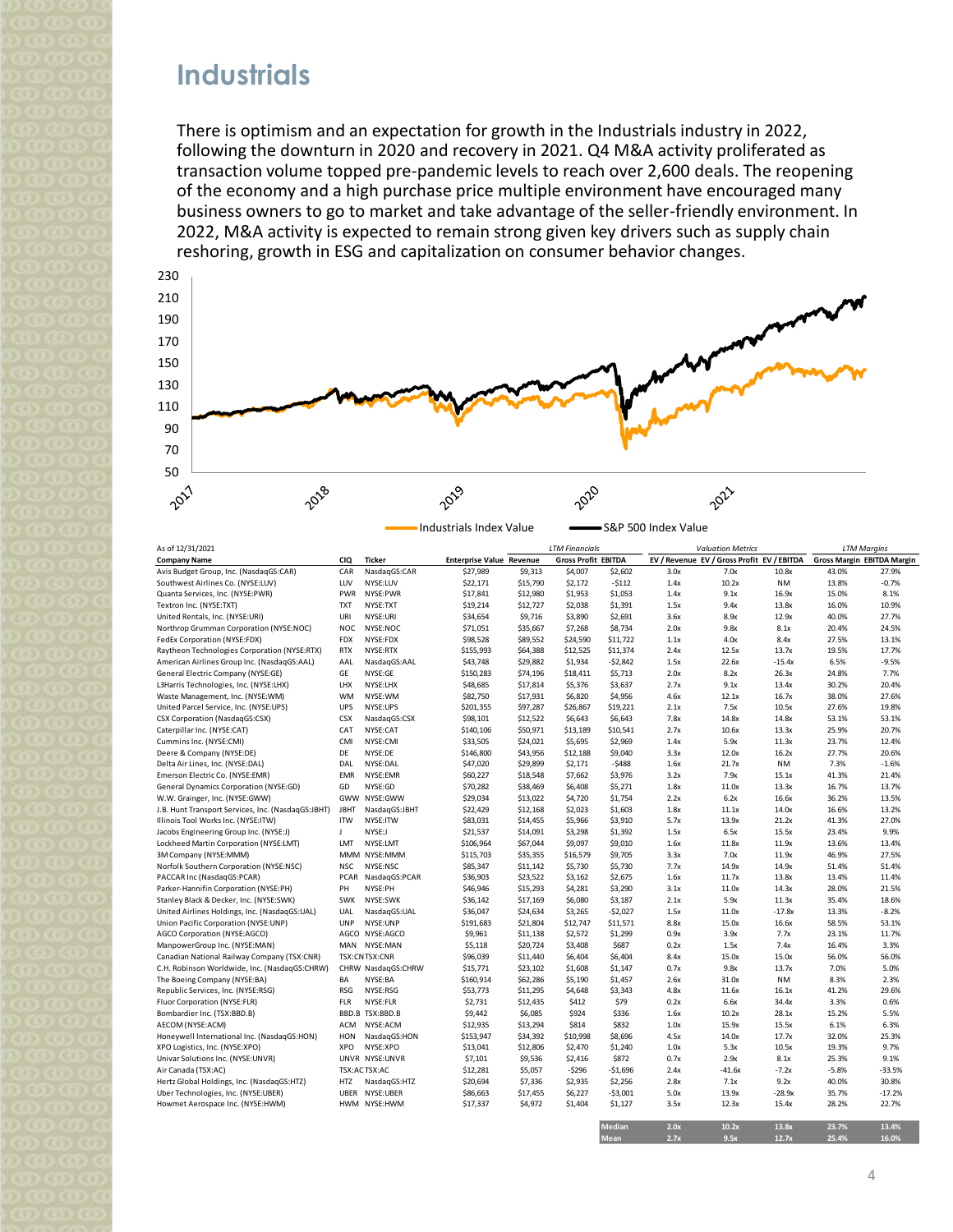# **Industrials**

## **State of the Industry**















*Source: Capital IQ*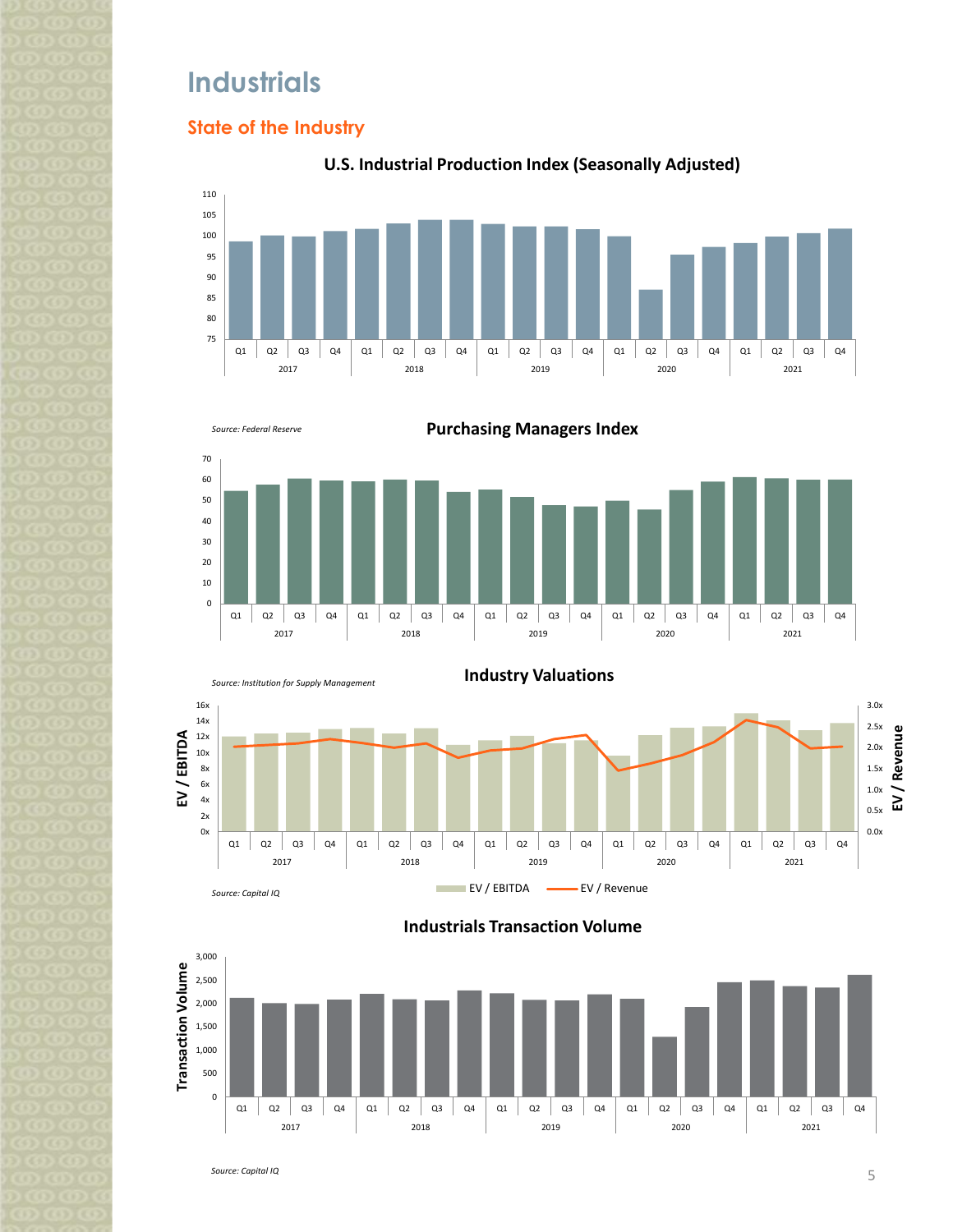



## **About Mirus**

# **The Value of Accomplishment**

The highest level of expertise and hard work is what accomplishment requires. It's what you deserve and what we do.

- *We sweat the small stuff.*
- *Take a 3:00 am call.*
- *Say yes.*
- *Say no.*
- *Dig deeper when things get tough.*
- *And celebrate with you when your efforts pay off and you can reflect on it all and say, "It's really remarkable what we've accomplished here."*
- *Then and only then, will we know that we've accomplished something meaningful, too.*

Mirus' Industrial team has experience working with owners of growth industrial businesses and distressed industrials, executing corporate carve-outs, strategic sales and leveraged buy-outs. Much of our work is with closely-held companies – niche leaders who have the industry leading solution in a sub \$200 million market. The companies often have strategic value to large corporations serving the broader market - acquirers who can integrate a product line into their portfolio. For larger industrial companies, Mirus has advised buyers and sellers on M&A, including leveraged buy-outs, and has executed corporate divestitures and restructurings.

## **Partners Spotlight**

Alan, Andrew, and Rudy have decades of experience advising companies in the Industrial space. They have a demonstrated record of managing and closing dozens of engagements with companies in the industry. Alan has been nationally recognized by M&A Advisor as a sector finalist across multiple industries and has an MBA from Ecole des Ponts (France), an MS in Electrical Engineering from Brown University, and a BS in Mechanical Engineering from MIT. Andrew began his career as an attorney at Foley Hoag LLP and has prior experience as a fifthgeneration family business owner and CEO. Andrew graduated from Williams College and the University of Michigan Law School. Rudy has over 20 years of experience in investment banking and corporate finance, advising on a broad range of M&A, IPOs, and financing transactions. Rudy earned his MIA from Columbia University and his BSEE from Worcester Polytechnic Institute.



*[fullerton@merger.com](mailto:fullerton@merger.com)* 781-418-5954



*[crain@merger.com](mailto:crain@merger.com)* 781-418-5950 **Andrew Crain**



**Rudy Minar** *minar@merger.com* 781-418-5965

*"The Mirus team successfully guided us through every aspect of the transaction, from identifying prospective buyers through closing. They conducted a thorough process and we are delighted by the outcome."*

#### lin Follow us on LinkedIn To read more reports on the M&A markets, visit our website: [www.merger.com](http://www.merger.com/)